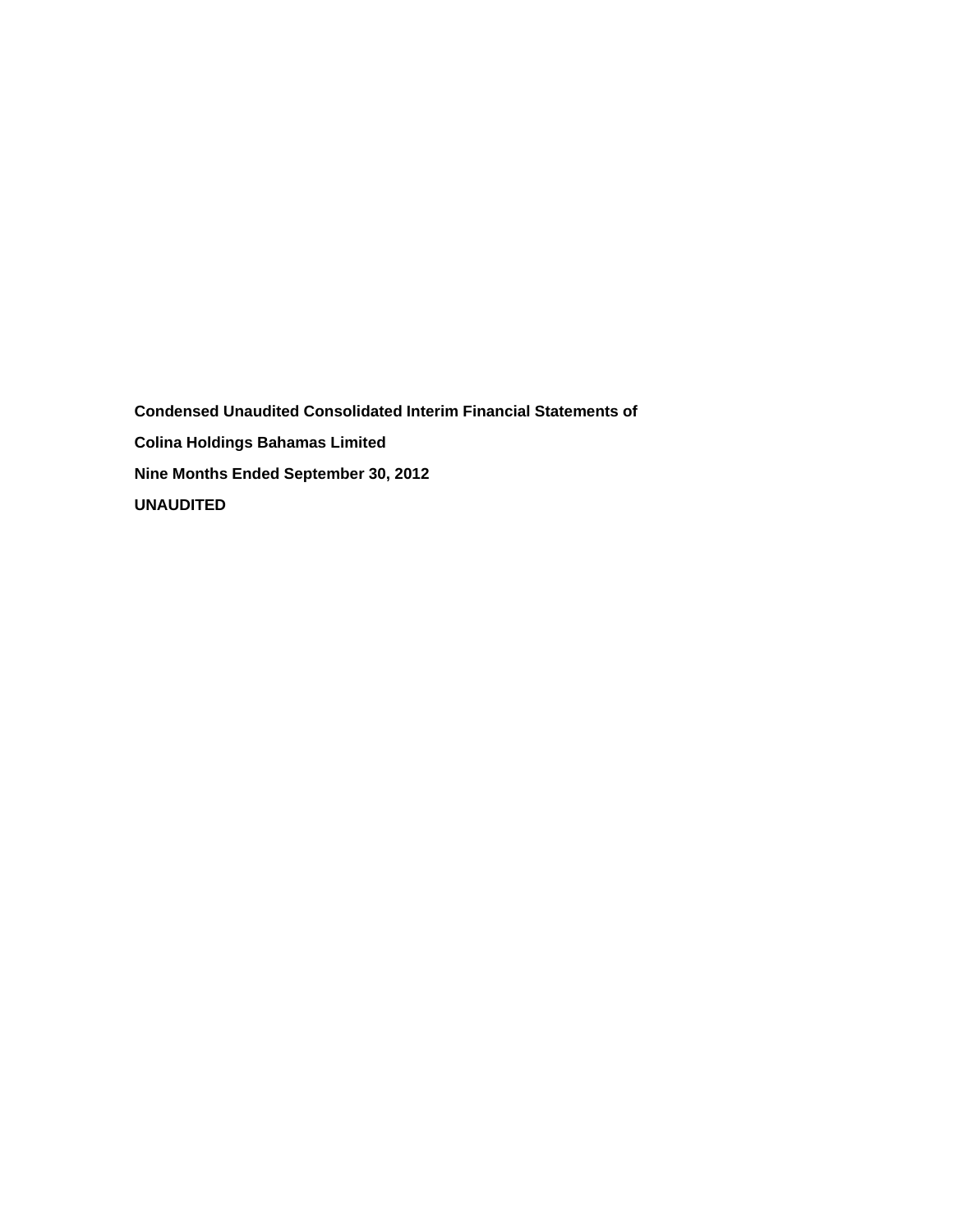## **Message from the Chairman**

Dear Shareholders,

We are pleased to record another profitable quarter for Colina, and to mark the period with continued positive growth in key financial indicators including net income, shareholders' equity and asset growth.

Net income attributable to the Company's ordinary shareholders for the period January 1, 2012 to September 30, 2012 rose to \$7.1 million or \$0.29 per ordinary share, compared to \$1.3 million or \$0.05 per ordinary share for the same period in the prior year.

Total assets have increased by \$18.7 million to \$568.6 million from \$549.9 million at December 31, 2011. Invested assets remain a significant proportion of the asset base, comprising 79.8% of total assets. Investment earnings for the period January 1, 2012 to September 30, 2012 continue to be impacted by the reduction in the Bahamian \$ Prime Rate in mid-2011 with net investment income to September 30, 2012 totalling \$22.3 million, compared to \$22.5 million for the same period in 2011.

General and administrative expenses for the nine months ended September 30, 2012 are 21.1% of total revenues, compared to the prior period ratio of 19.2%. The consolidated general and administrative expenses for the nine months ended September 30, 2012 include the expenses of the Company's subsidiary, Colina General Insurance Agency Limited whose administrative expenses were not consolidated with the Company's until it was acquired in December 2011.

Despite a challenging economic environment, our solid capital position, high quality investments and disciplined operational capabilities remain a source of competitive advantage and we continue to see sustained growth. The Company's total equity continues on an upward trend, rising to \$123.9 million at September 30, 2012 compared to \$119.7 million at December 31, 2011.

We will continue to invest strategically in our business and to leverage our competitive advantages in service and convenience to benefit our clients.

We thank our shareholders, employees and other stakeholders for their continued support.

 $\mathscr{P}\mathscr{P}\mathscr{C}\mathscr{Q}$ 

Terence Hilts Chairman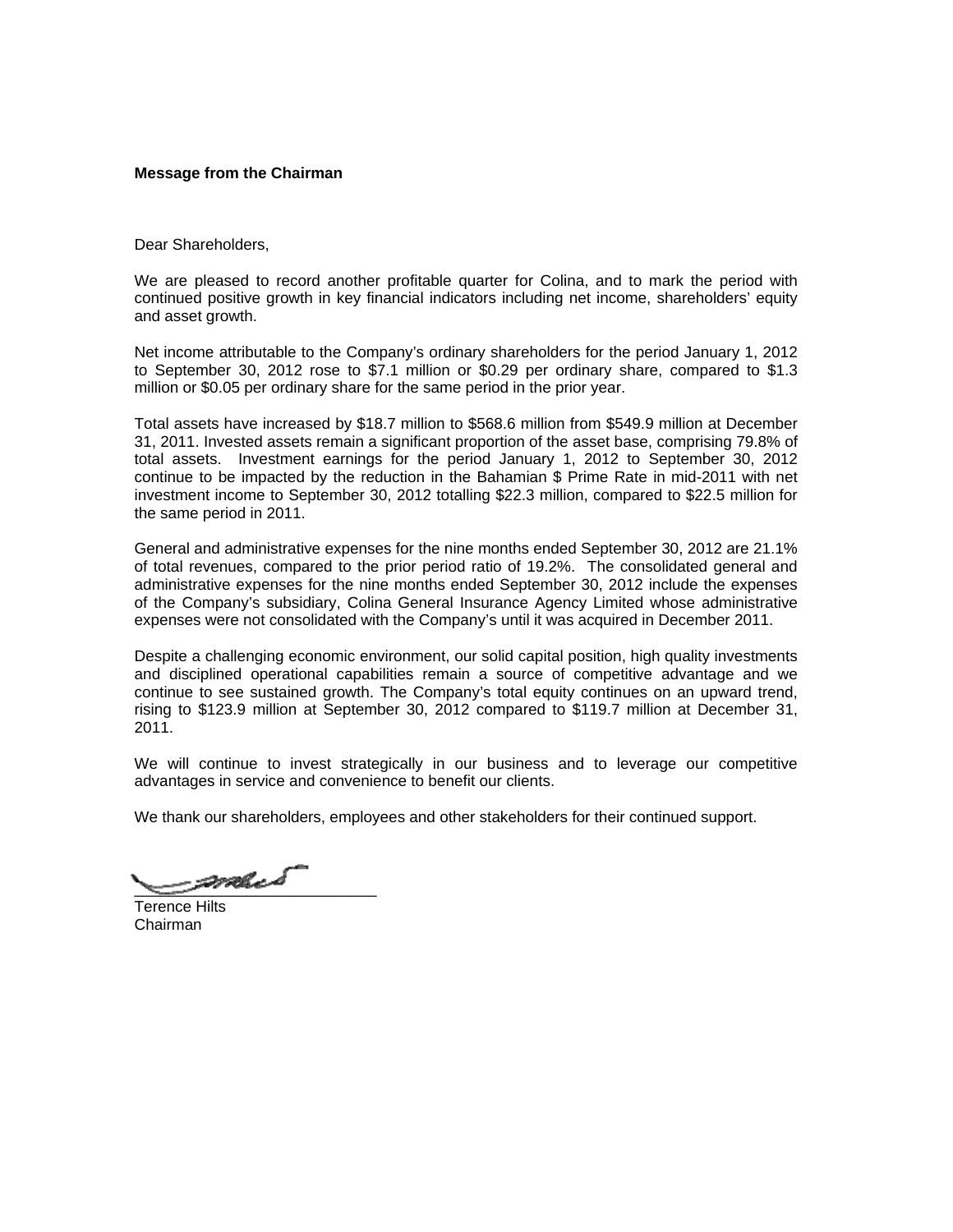## **COLINA HOLDINGS BAHAMAS LIMITED Unaudited Consolidated Interim Statement of Financial Position**

As at September 30, 2012 with comparative figures as at December 31, 2011 (Expressed in Bahamian dollars)

|                                      | September 30,<br>2012 | December 31,<br>2011 |
|--------------------------------------|-----------------------|----------------------|
| <b>ASSETS</b>                        |                       |                      |
| Term deposits                        | \$<br>20,631,077      | \$<br>32,641,513     |
| Investment securities                | 247,688,802           | 233,713,661          |
| Mortgages and commercial loans       | 60,119,531            | 67,662,693           |
| Policy loans                         | 65,738,395            | 64,263,516           |
| Investment properties                | 49,445,438            | 49,207,360           |
| Investment in associates             | 10,357,652            | 10,193,720           |
| Total invested assets                | 453,980,895           | 457,682,463          |
| Cash and demand balances             | 31,813,117            | 13,143,815           |
| Receivables and other assets         | 48,465,528            | 44,740,763           |
| Property and equipment               | 20,171,818            | 20,102,630           |
| Goodwill                             | 12,921,910            | 12,921,910           |
| Other intangible assets              | 1,220,070             | 1,369,011            |
| <b>Total assets</b>                  | \$<br>568,573,338     | \$<br>549,960,592    |
| <b>LIABILITIES</b>                   |                       |                      |
| Provision for future policy benefits | \$<br>337,691,723     | \$<br>326,094,058    |
| Policy dividends on deposit          | 29,847,653            | 30,695,059           |
| Total policy liabilities             | 367,539,376           | 356,789,117          |
| Other liabilities                    | 77,168,100            | 73,507,148           |
| <b>Total liabilities</b>             | 444,707,476           | 430,296,265          |
| <b>EQUITY</b>                        |                       |                      |
| Ordinary shares                      | 24,729,613            | 24,729,613           |
| Treasury shares                      | (154, 450)            | (162, 254)           |
| Share premium                        | 5,960,299             | 5,960,299            |
| <b>Revaluation reserve</b>           | 7,903,390             | 7,815,781            |
| Retained earnings                    | 42,173,857            | 38,983,366           |
| Total ordinary shareholders' equity  | 80,612,709            | 77,326,805           |
| Preference shares                    | 30,000,000            | 30,000,000           |
| Total shareholders' equity           | 110,612,709           | 107,326,805          |
| Non-controlling interests            | 13,253,153            | 12,337,522           |
| <b>Total equity</b>                  | 123,865,862           | 119,664,327          |
| Total liabilities and equity         | \$<br>568,573,338     | \$<br>549,960,592    |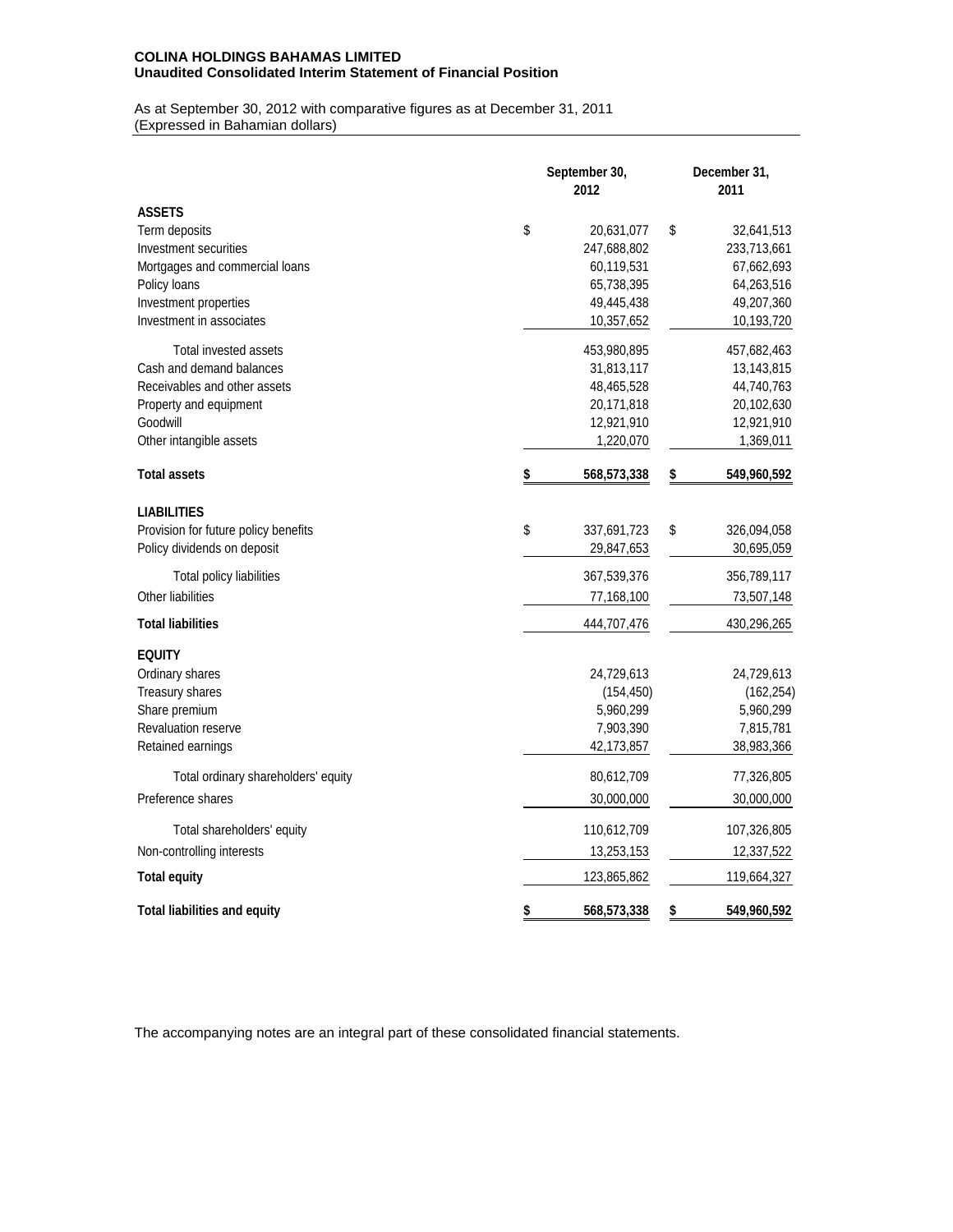#### **COLINA HOLDINGS BAHAMAS LIMITED Unaudited Consolidated Interim Statement of Income**

For the nine months ended September 30, 2012 with comparative figures for the nine months ended September 30, 2011

(Expressed in Bahamian dollars)

|                                                 | 9 Months Ended<br>September 30, 2012 | 9 Months Ended<br>September 30, 2011 |
|-------------------------------------------------|--------------------------------------|--------------------------------------|
| Revenues:                                       |                                      |                                      |
| Premium revenue                                 | \$<br>100,543,307                    | \$<br>99,230,264                     |
| Less: Reinsurance premiums                      | 10,940,203                           | 10,814,478                           |
| Net premium revenue                             | 89,603,104                           | 88,415,786                           |
| Net investment income                           | 22,293,259                           | 22,513,461                           |
| Other income                                    | 5,850,430                            | 4,363,245                            |
| <b>Total revenues</b>                           | 117,746,793                          | 115,292,492                          |
| <b>Benefits and expenses:</b>                   |                                      |                                      |
| Policyholders' benefits                         | 70,459,681                           | 70,940,283                           |
| Less: Reinsurance recoveries                    | 10,104,966                           | 6,087,308                            |
| Net policyholders' benefits                     | 60,354,715                           | 64,852,975                           |
| Changes in provision for future policy benefits | 11,597,668                           | 14,045,883                           |
| General and administrative expenses             | 24,844,730                           | 22,096,056                           |
| Commissions                                     | 7,806,063                            | 7,675,823                            |
| Premium and other tax expense                   | 2,683,546                            | 2,576,333                            |
| Finance costs                                   | 177,173                              | 76,878                               |
| Other expenses                                  | 866,638                              | 1,076,894                            |
| Total benefits and expenses                     | 108,330,533                          | 112,400,842                          |
| Net income for the period:                      | 9,416,260                            | \$<br>2,891,650                      |
| Net income attributable to:                     |                                      |                                      |
| Equity shareholders of the Company              | \$<br>8,574,391                      | \$<br>2,568,695                      |
| Non-controlling interests                       | 841,869                              | 322,955                              |
| Net income for the period                       | 9,416,260                            | \$<br>2,891,650                      |
| Basic earnings per ordinary share (Note 4)      | 0.29                                 | 0.05                                 |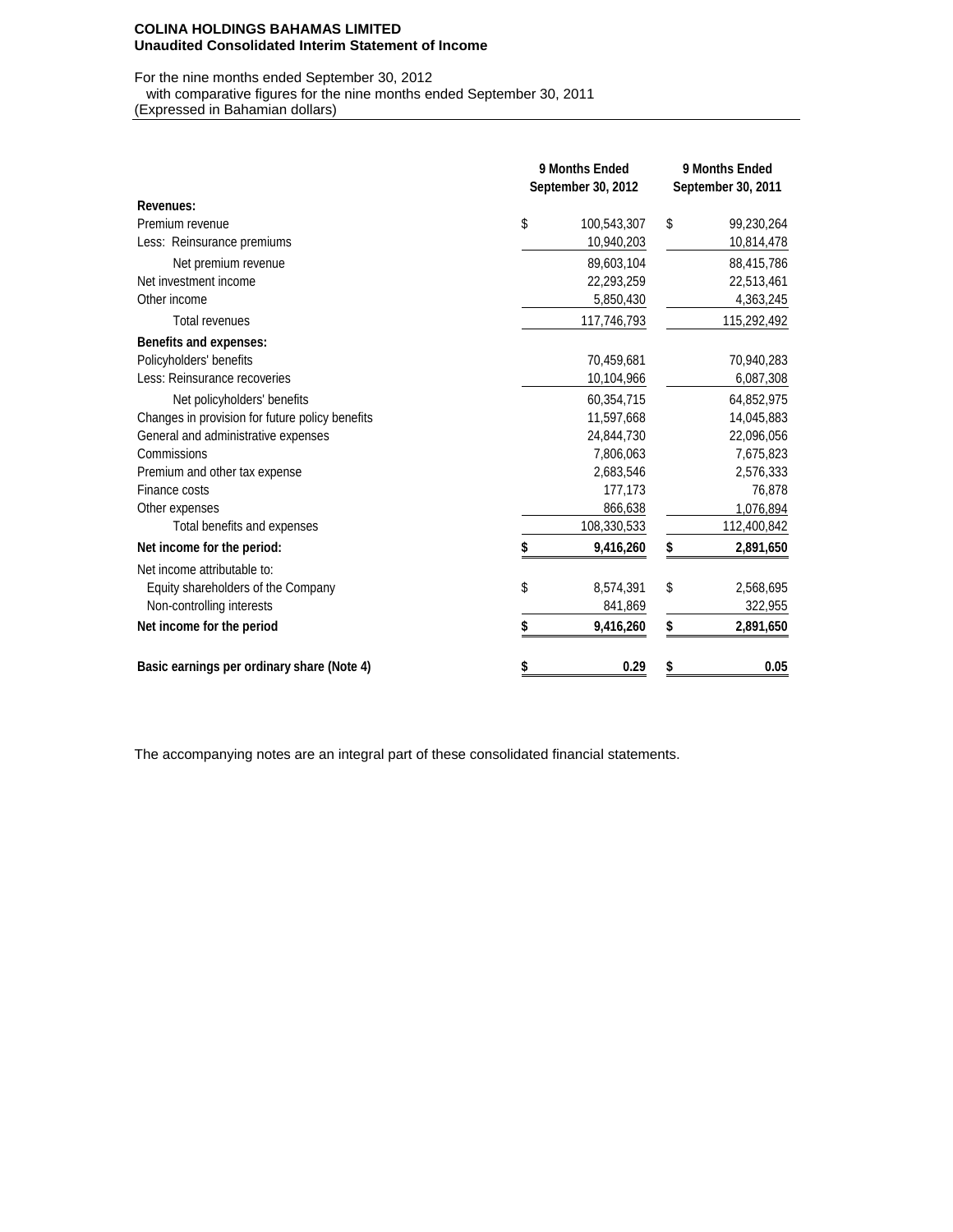### **COLINA HOLDINGS BAHAMAS LIMITED Unaudited Consolidated Interim Statement of Comprehensive Income**

For the nine months ended September 30, 2012 with comparative figures for the nine months ended September 30, 2011

(Expressed in Bahamian dollars)

|                                               | 9 Months Ended<br>September 30, 2012 | 9 Months Ended<br>September 30, 2011 |
|-----------------------------------------------|--------------------------------------|--------------------------------------|
| Net income for the period                     | \$<br>9.416.260                      | \$<br>2,891,650                      |
| Other comprehensive income:                   |                                      |                                      |
| Change in available-for-sale financial assets | 64.273                               | 682,194                              |
| Total comprehensive income for the period     | 9,480,533                            | 3,573,844                            |
| Attributable to:                              |                                      |                                      |
| Equity shareholders of the Company            | \$<br>8.638.664                      | \$<br>3,250,889                      |
| Non-controlling interests                     | 841,869                              | 322,955                              |
| Total comprehensive income for the period     | 9,480,533                            | 3,573,844                            |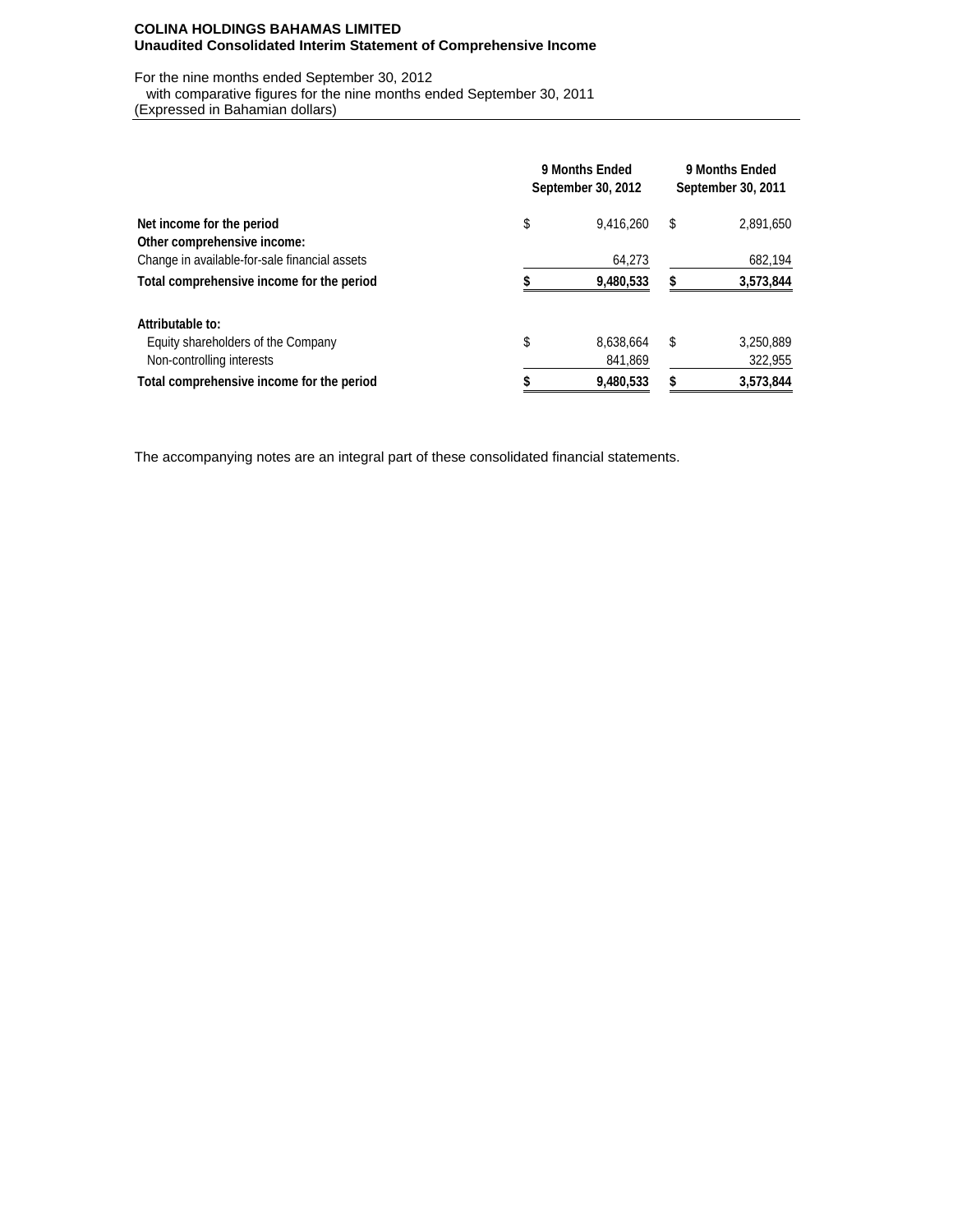#### **COLINA HOLDINGS BAHAMAS LIMITED Unaudited Consolidated Interim Statement of Income**

For the three months ended September 30, 2012

with comparative figures for the three months ended September 30, 2011

(Expressed in Bahamian dollars)

|                                                 | <b>3 Months Ended</b><br>September 30, 2012 | <b>3 Months Ended</b><br>September 30, 2011 |
|-------------------------------------------------|---------------------------------------------|---------------------------------------------|
| <b>Revenues:</b>                                |                                             |                                             |
| Premium revenue                                 | \$<br>34, 353, 774                          | \$<br>32,640,600                            |
| Less: Reinsurance premiums                      | 3,783,198                                   | 3,655,549                                   |
| Net premium revenue                             | 30,570,576                                  | 28,985,051                                  |
| Net investment income                           | 8,102,705                                   | 7,738,086                                   |
| Other income                                    | 979,008                                     | 1,422,868                                   |
| <b>Total revenues</b>                           | 39,652,289                                  | 38,146,005                                  |
| <b>Benefits and expenses:</b>                   |                                             |                                             |
| Policyholders' benefits                         | 26,893,754                                  | 27,058,980                                  |
| Less: Reinsurance recoveries                    | 2,771,558                                   | 3,596,290                                   |
| Net policyholders' benefits                     | 24,122,196                                  | 23,462,690                                  |
| Changes in provision for future policy benefits | 1,231,430                                   | 2,637,290                                   |
| General and administrative expenses             | 7,935,445                                   | 6,330,170                                   |
| Commissions                                     | 2,664,654                                   | 3,145,693                                   |
| Premium and other tax expense                   | 881,532                                     | 929,308                                     |
| Finance costs                                   | 65,989                                      | 28,094                                      |
| Other expenses                                  | 292,321                                     | 353,591                                     |
| Total benefits and expenses                     | 37,193,567                                  | 36,886,836                                  |
| Net income for the period:                      | 2,458,722                                   | \$<br>1,259,169                             |
| Net income (loss) attributable to:              |                                             |                                             |
| Equity shareholders of the Company              | \$<br>2,106,601                             | \$<br>1,324,910                             |
| Non-controlling interests                       | 352,121                                     | (65, 741)                                   |
| Net income for the period                       | \$<br>2,458,722                             | \$<br>1,259,169                             |
| Basic earnings per ordinary share (Note 4)      | \$<br>0.05                                  | \$<br>0.02                                  |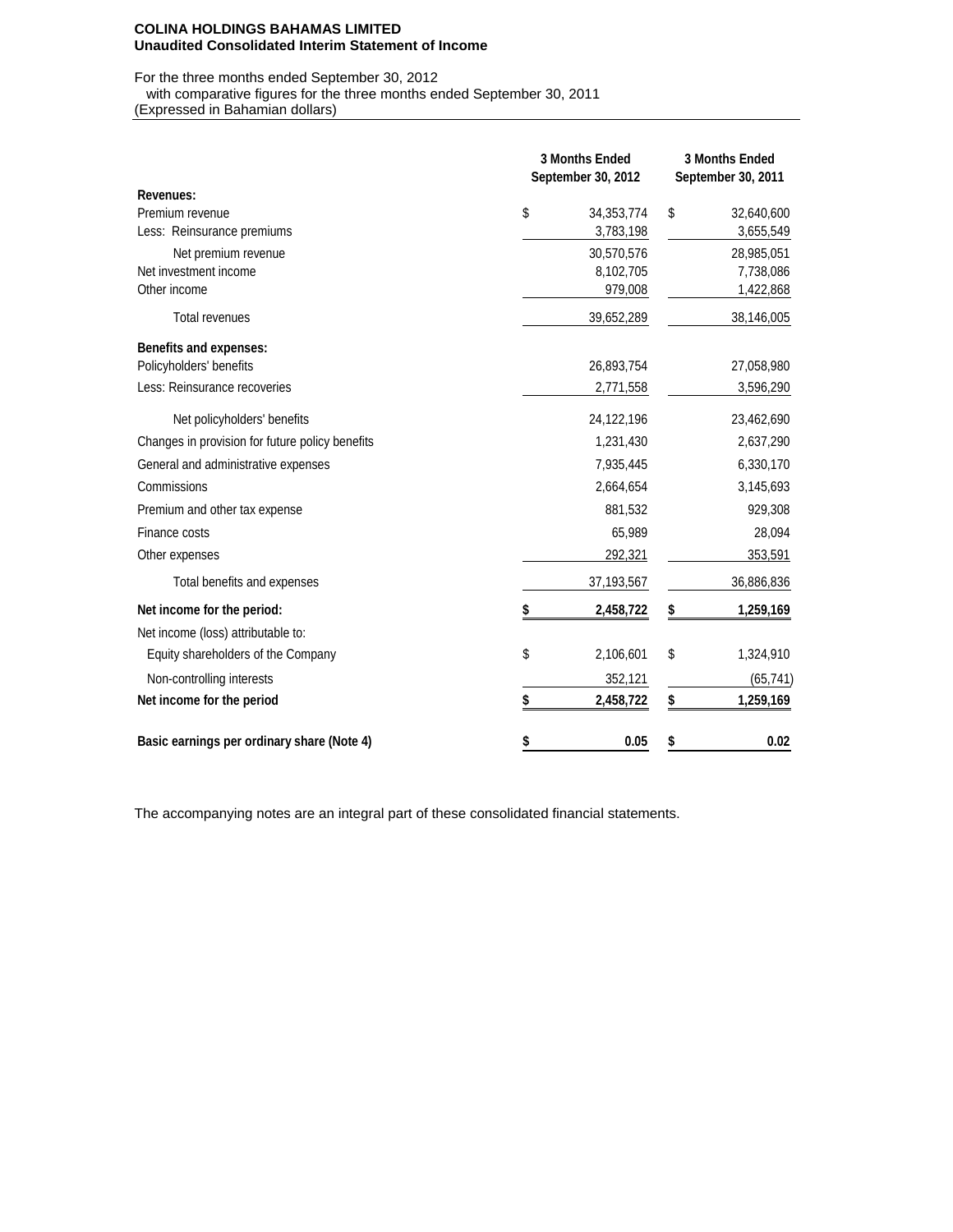### **COLINA HOLDINGS BAHAMAS LIMITED Unaudited Consolidated Interim Statement of Comprehensive Income**

For the three months ended September 30, 2012

 with comparative figures for the three months ended September 30, 2011 (Expressed in Bahamian dollars)

|                                                                                   | <b>3 Months Ended</b><br>September 30, 2012 | <b>3 Months Ended</b><br>September 30, 2011 |
|-----------------------------------------------------------------------------------|---------------------------------------------|---------------------------------------------|
| Net income (loss) for the period<br>Change in available-for-sale financial assets | \$<br>2,458,722<br>180,826                  | \$<br>1,259,169<br>(109,150)                |
| Total comprehensive income for the period                                         | 2,639,548                                   | 1,150,019                                   |
| Attributable to:                                                                  |                                             |                                             |
| Equity shareholders of the Company                                                | \$<br>2,287,427                             | \$<br>1,213,760                             |
| Non-controlling interests                                                         | 352,121                                     | (63, 741)                                   |
| Total comprehensive income for the period                                         | 2,639,548                                   | 1,150,019                                   |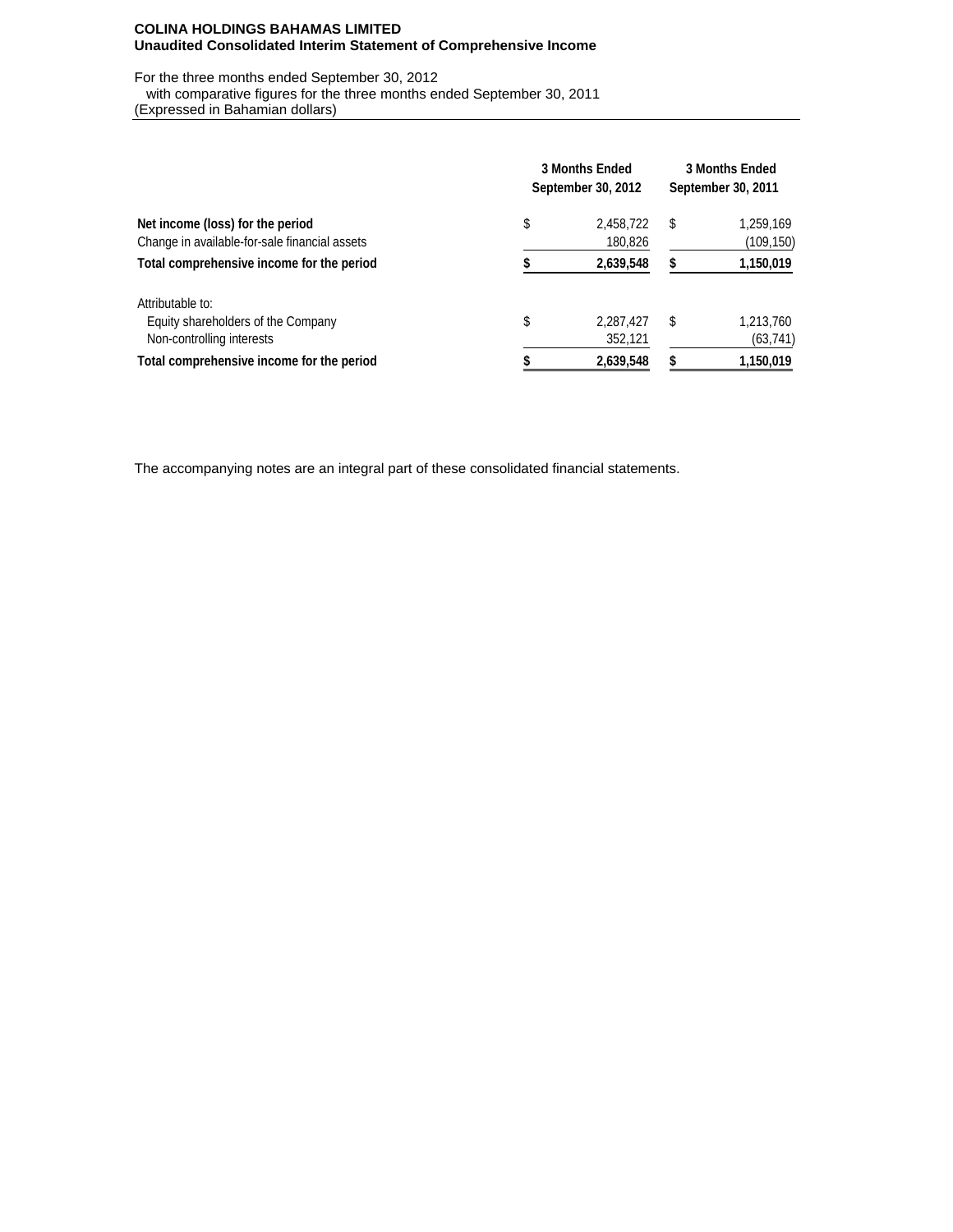#### **COLINA HOLDINGS BAHAMAS LIMITED Unaudited Consolidated Statement of Changes in Equity**

# For the nine months ended September 30, 2012

 with comparative figures for the nine months ended September 30, 2011 (Expressed in Bahamian dollars)

|                                                                                           |   | Ordinary<br><b>Share</b><br>Capital |      | <b>Treasury</b><br><b>Shares</b> |    | Share<br><b>Premium</b> | <b>Revaluation</b><br><b>Reserve</b> |      | Preference<br><b>Share</b><br>Capital | <b>Retained</b><br><b>Earnings</b> | Non-controlling<br><b>Interests</b> | <b>Total</b><br><b>Equity</b> |
|-------------------------------------------------------------------------------------------|---|-------------------------------------|------|----------------------------------|----|-------------------------|--------------------------------------|------|---------------------------------------|------------------------------------|-------------------------------------|-------------------------------|
| Balance, January 1, 2011<br>Net gain on remeasurement of<br>available-for-sale securities | S | 24,729,613 \$                       |      | $(331, 614)$ \$                  |    | 5,960,299 \$            | 6,985,968                            | - \$ | 26,027,000 \$                         | 39,655,010 \$                      | 12,472,319 \$                       | 115,498,595                   |
| to fair value                                                                             |   |                                     |      |                                  |    |                         | 682,194                              |      |                                       |                                    |                                     | 682,194                       |
| Net income for the period                                                                 |   |                                     |      |                                  |    |                         |                                      |      |                                       | 2,568,695                          | 322,955                             | 2,891,650                     |
| Changes in non-controlling interests                                                      |   |                                     |      |                                  |    |                         |                                      |      |                                       |                                    | (2,666,620)                         | (2,666,620)                   |
| Unrealized gain on purchase of shares in subsidiary                                       |   |                                     |      |                                  |    |                         | 7,906                                |      |                                       |                                    |                                     | 7,906                         |
| Decrease in treasury shares                                                               |   |                                     |      | 120,379                          |    |                         |                                      |      |                                       |                                    |                                     | 120,379                       |
| Issuance of preference shares                                                             |   |                                     |      |                                  |    |                         |                                      |      | 973,000                               | (7, 129)                           |                                     | 965,871                       |
| Ordinary Share dividends                                                                  |   |                                     |      |                                  |    |                         |                                      |      |                                       | (3,956,738)                        |                                     | (3,956,738)                   |
| Preference Share dividends                                                                |   |                                     |      |                                  |    |                         |                                      |      |                                       | (1, 287, 701)                      |                                     | (1, 287, 701)                 |
| Balance, September 30, 2011                                                               |   | 24,729,613                          | - \$ | (211, 235)                       | -5 | 5,960,299               | 7,676,068                            |      | 27,000,000                            | 36,972,137                         | 10,128,654                          | 112,255,536                   |
| Balance, January 1, 2012<br>Net gain on remeasurement of                                  | S | 24,729,613 \$                       |      | $(162, 254)$ \$                  |    | 5,960,299 \$            | 7,815,781 \$                         |      | 30,000,000 \$                         | 38,983,366 \$                      | 12,337,522 \$                       | 119,664,327                   |
| available-for-sale securities                                                             |   |                                     |      |                                  |    |                         |                                      |      |                                       |                                    |                                     |                               |
| to fair value                                                                             |   |                                     |      |                                  |    |                         | 64,274                               |      |                                       |                                    |                                     | 64,274                        |
| Net income for the period                                                                 |   |                                     |      |                                  |    |                         |                                      |      |                                       | 8,574,391                          | 841,869                             | 9,416,260                     |
| Changes in non-controlling interests                                                      |   |                                     |      |                                  |    |                         |                                      |      |                                       |                                    | 73,762                              | 73,762                        |
| Unrealized gain on purchase of shares in subsidiary                                       |   |                                     |      |                                  |    |                         | 23,335                               |      |                                       |                                    |                                     | 23,335                        |
| Decrease in treasury shares                                                               |   |                                     |      | 7,804                            |    |                         |                                      |      |                                       |                                    |                                     | 7,804                         |
| Ordinary Share dividends                                                                  |   |                                     |      |                                  |    |                         |                                      |      |                                       | (3,956,738)                        |                                     | (3,956,738)                   |
| Preference Share dividends                                                                |   |                                     |      |                                  |    |                         |                                      |      |                                       | (1, 427, 162)                      |                                     | (1, 427, 162)                 |
| Balance, September 30, 2012                                                               |   | 24,729,613                          | -5   | (154, 450)                       |    | 5,960,299               | 7,903,390                            |      | 30,000,000                            | 42,173,857                         | 13,253,153                          | 123,865,862                   |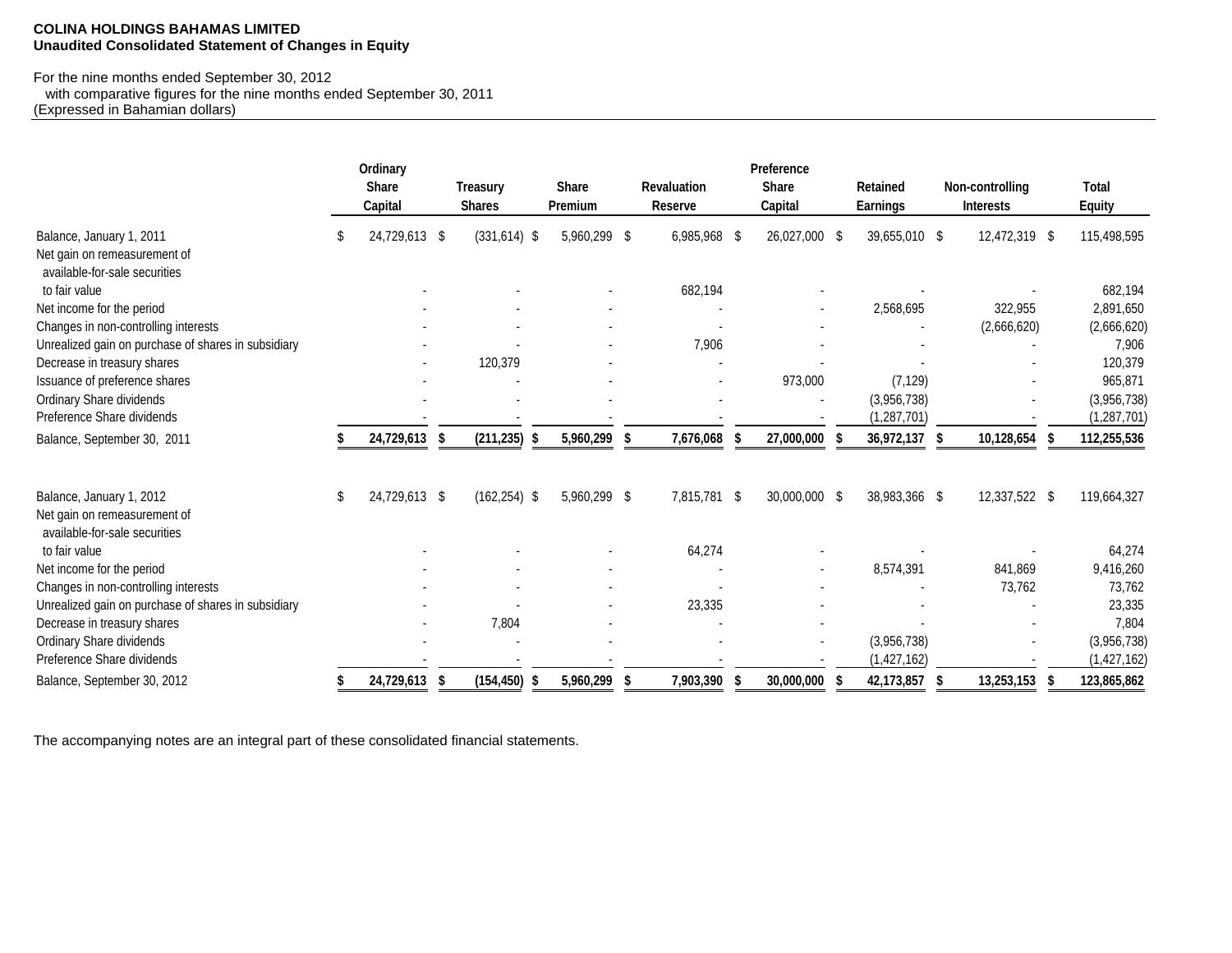#### **COLINA HOLDINGS BAHAMAS LIMITED Unaudited Consolidated Statement of Cash Flows**

## For the nine months ended September 30, 2012

with comparative figures for the nine months ended September 30, 2011

(Expressed in Bahamian dollars)

|                                                      | 9 Months Ended<br>September 30, 2012 |                | 9 Months Ended<br>September 30, 2011 |                |  |
|------------------------------------------------------|--------------------------------------|----------------|--------------------------------------|----------------|--|
| Cash flows from operating activities:                |                                      |                |                                      |                |  |
| Net income                                           | \$                                   | 9,416,260      | \$                                   | 2,891,650      |  |
| Adjustments to reconcile net income to net cash      |                                      |                |                                      |                |  |
| used in operating activities:                        |                                      |                |                                      |                |  |
| Change in unrealized (gain)/loss on fair value       |                                      |                |                                      |                |  |
| through income securities                            |                                      | (1,947,759)    |                                      | 357,975        |  |
| Increase in provision for future policy benefits     |                                      | 11,597,668     |                                      | 14,045,882     |  |
| Changes in loss provisions for loans and receivables |                                      | 1,614,599      |                                      | (668, 484)     |  |
| Depreciation and amortization charges                |                                      | 2,007,550      |                                      | 1,121,281      |  |
| Net realized gain on fair value through              |                                      |                |                                      |                |  |
| income securities                                    |                                      | (7, 142)       |                                      | (55, 510)      |  |
| Net realized gain on sale of available-for-sale      |                                      |                |                                      |                |  |
| securities                                           |                                      |                |                                      | (3, 332)       |  |
| Interest income                                      |                                      | (16, 565, 133) |                                      | (18, 523, 463) |  |
| Dividend income                                      |                                      | (1,095,041)    |                                      | (1, 194, 631)  |  |
| Operating cash flows before changes in operating     |                                      |                |                                      |                |  |
| assets and liabilities                               |                                      | 5,021,002      |                                      | (2,028,632)    |  |
| Changes in operating assets and liabilities:         |                                      |                |                                      |                |  |
| (Increase)/decrease in other assets                  |                                      | (4,068,004)    |                                      | 3,462,966      |  |
| Increase in other liabilities                        |                                      | 91,591         |                                      | 7,244,789      |  |
| Net cash provided by operating activities            |                                      | 1,044,589      |                                      | 8,679,123      |  |

(Continued)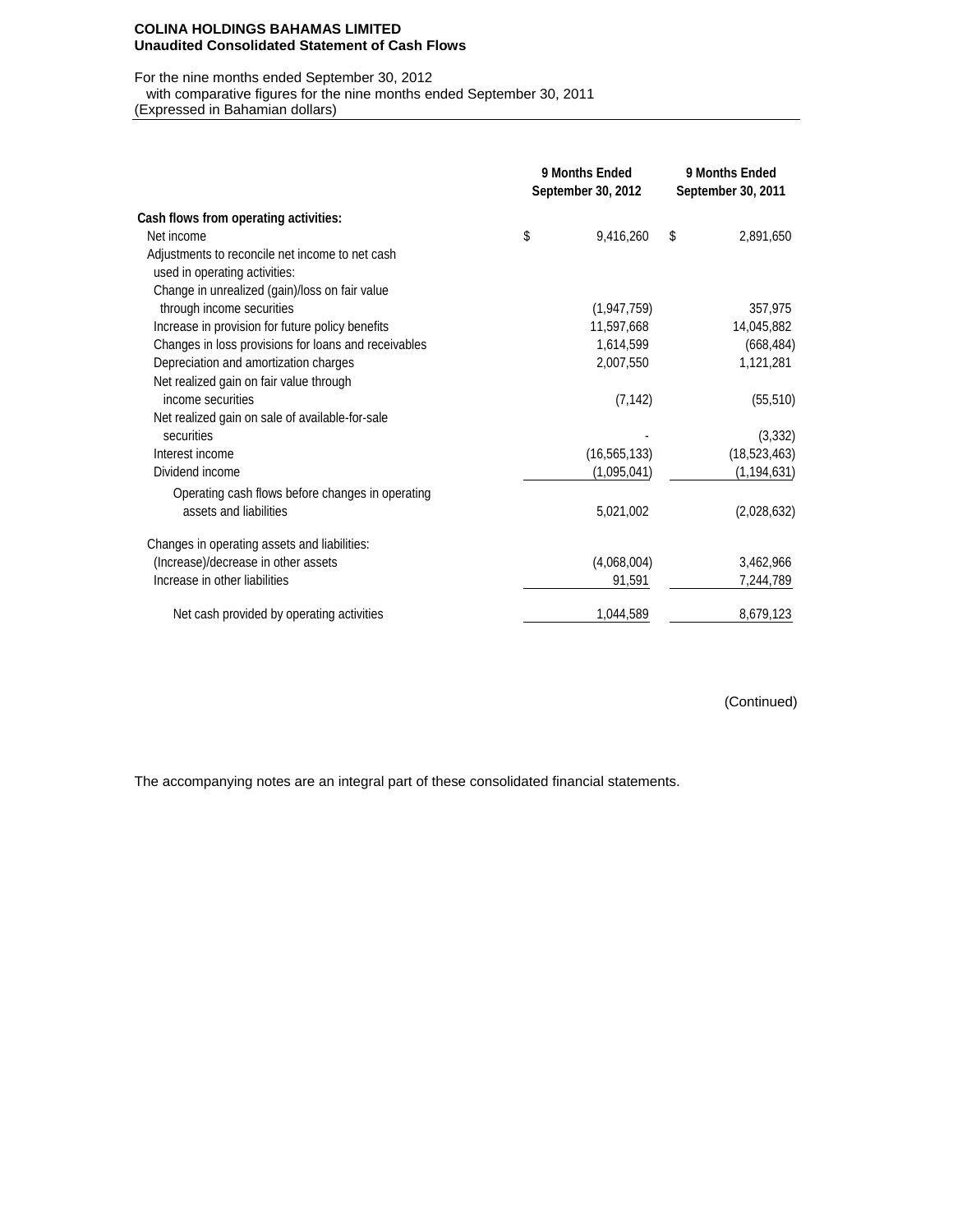#### **COLINA HOLDINGS BAHAMAS LIMITED Unaudited Consolidated Statement of Cash Flows**

### For the nine months ended September 30, 2012

with comparative figures for the nine months ended September 30, 2011

(Expressed in Bahamian dollars)

|                                                       | 9 Months Ended<br>September 30, 2012 | 9 Months Ended<br>September 30, 2011 |
|-------------------------------------------------------|--------------------------------------|--------------------------------------|
| Cash flows from investing activities:                 |                                      |                                      |
| Acquisition of subsidiaries, net of cash acquired     | 23,335                               | 7,906                                |
| Decrease in term deposits with original maturities    |                                      |                                      |
| greater than 90 days                                  | 4,897,315                            | 3,283,778                            |
| Increase in restricted cash                           | (1, 554)                             | (1,299)                              |
| Fair value through income securities purchased        | (5,812,946)                          | (20, 341, 886)                       |
| Proceeds on disposal of fair value through income     |                                      |                                      |
| securities                                            | 543,812                              | 7,141,247                            |
| Available-for-sale securities purchased               | (6,728,232)                          | (40, 664, 863)                       |
| Proceeds on disposal of available-for-sale securities | 41,400                               | 36,732,381                           |
| (Increase)/decrease in loans to policyholders         | (1, 217, 846)                        | 3,936,060                            |
| Additions to investment property                      | (238, 078)                           | (14, 793)                            |
| Net change in mortgage and commercial loans           | 6,029,109                            | 1,971,566                            |
| Interest received                                     | 16,386,860                           | 18,827,437                           |
| Dividends received                                    | 1,095,041                            | 1,194,631                            |
| Proceeds on disposal of property and equipment, net   | 14,373                               | (400)                                |
| Additions to property and equipment                   | (1,369,070)                          | (763, 161)                           |
| Additions to other intangible assets                  | (573, 100)                           |                                      |
| Net cash provided by investing activities             | 13,090,419                           | 11,308,604                           |
| Cash flows used in financing activities:              |                                      |                                      |
| Proceeds from issuance of preference shares           |                                      | 965,871                              |
| Sale of treasury shares                               | 7,804                                | 120,379                              |
| Dividends paid to ordinary shareholders               | (3,956,738)                          | (3,956,738)                          |
| Dividends paid to preference shareholders             | (1, 427, 162)                        | (1, 287, 701)                        |
| Net cash used in financing activities                 | (5,376,096)                          | (4, 158, 189)                        |
| Net increase in cash and cash equivalents             | 8,758,912                            | 15,829,538                           |
| Cash and cash equivalents, beginning of period        | 32,921,872                           | 29,383,587                           |
| Cash and cash equivalents, end of period (Note 3)     | 41,680,784<br>\$                     | 45,213,125                           |

(Concluded)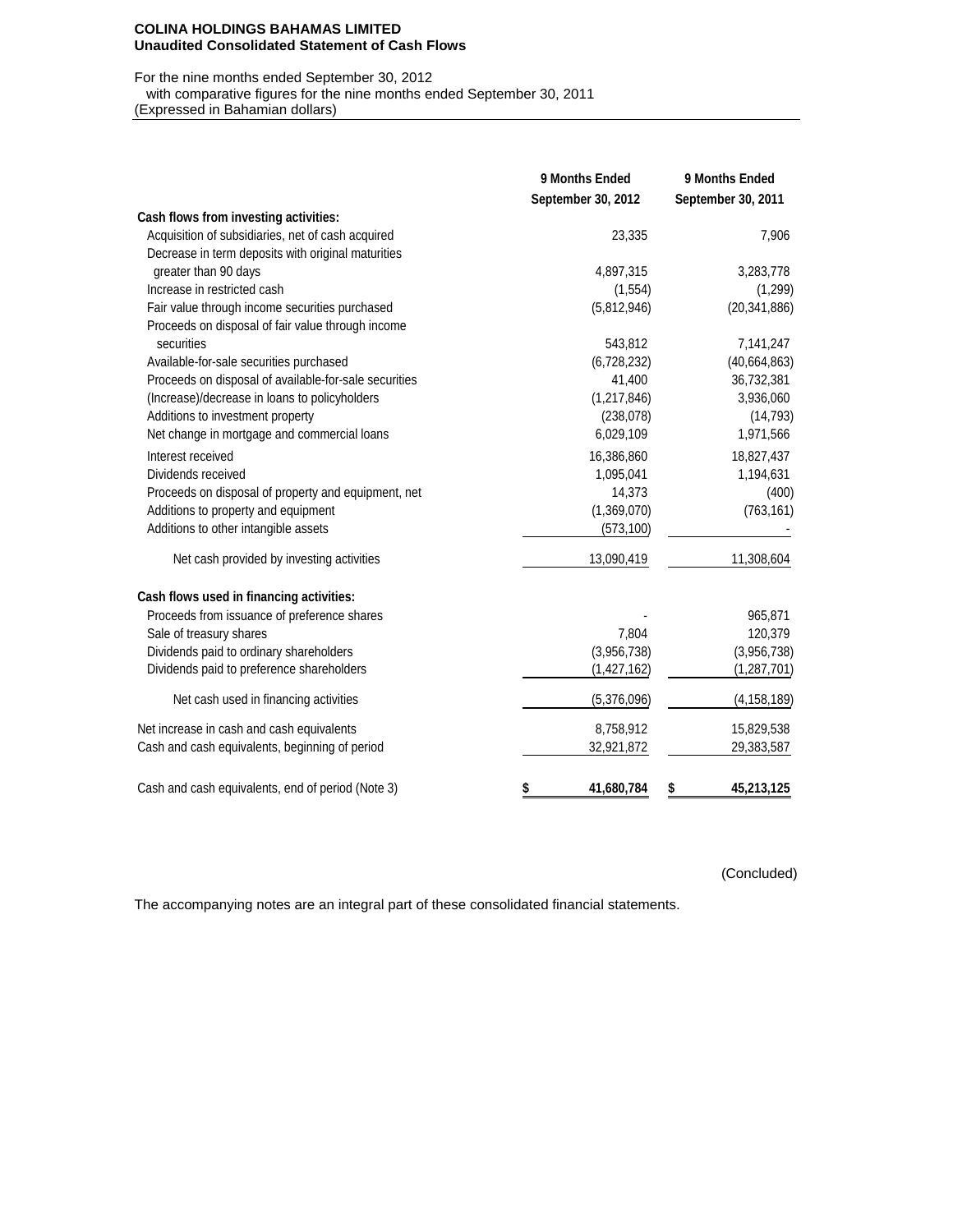For the period ended September 30, 2012 (Expressed in Bahamian dollars)

## **1. General Information**

Colina Holdings Bahamas Limited ("the Company") was incorporated under the laws of the Commonwealth of The Bahamas on July 6, 1993.

The Company acts principally as the holding company of Colina Insurance Limited ("Colina"), a wholly-owned life and health insurer incorporated and registered to operate as a life and health insurer in The Bahamas, The Cayman Islands and The Turks and Caicos Islands.

The ordinary shares of the Company are listed on the Bahamas International Securities Exchange. At September 30, 2012, approximately 58.1% of the Company's issued ordinary shares were owned by A F Holdings Ltd. and 41.9% by the Bahamian public.

The registered office of the Company is located at St. Andrew's Court, Frederick Street Steps, P.O. Box N-4805, Nassau, The Bahamas and its principal place of business is located at 308 East Bay Street, P.O. Box N-4728, Nassau, The Bahamas.

## **2. Significant Accounting Policies**

The consolidated financial statements have been prepared in accordance with International Financial Reporting Standards ("IFRS") for interim financial information. Accordingly, they do not include all of the information and footnotes required by IFRS for consolidated financial statements. In the opinion of management, these unaudited condensed consolidated financial statements reflect all adjustments (consisting of normal recurring accruals) considered necessary for a fair presentation of the Company's financial position and results of operations as at the end of and for the periods presented. All significant intercompany accounts and transactions have been eliminated from these consolidated financial statements. The preparation of unaudited condensed consolidated financial statements in conformity with IFRS requires management to make estimates and assumptions that affect the reported amounts of assets and liabilities and disclosure of contingent assets and liabilities at the date of the consolidated financial statements and the reported amounts of revenues and expenses during the reporting period. Actual results could differ from these estimates.

## **3. Cash and Cash Equivalents**

For the purposes of the consolidated statement of cash flows, cash and cash equivalents are comprised of the following:

|                                            | September 30, | September 30,<br>2011 |    |             |  |
|--------------------------------------------|---------------|-----------------------|----|-------------|--|
| Term deposits                              | \$            | 20,631,077            | \$ | 25,382,748  |  |
| Less: Deposits with original maturities of |               |                       |    |             |  |
| greater than 90 days                       |               | (5,675,787)           |    | (1,056,919) |  |
| Short-term deposits                        |               | 14,955,290            |    | 24,325,829  |  |
| Cash and demand balances                   |               | 31,813,117            |    | 24,562,852  |  |
| Less: Restricted cash balances             |               | (1,006,801)           |    | (1,003,987) |  |
| Less: Bank overdrafts                      |               | (4,080,822)           |    | (2,671,569) |  |
| Total cash and cash equivalents            | \$            | 41,680,784            | \$ | 45,213,125  |  |